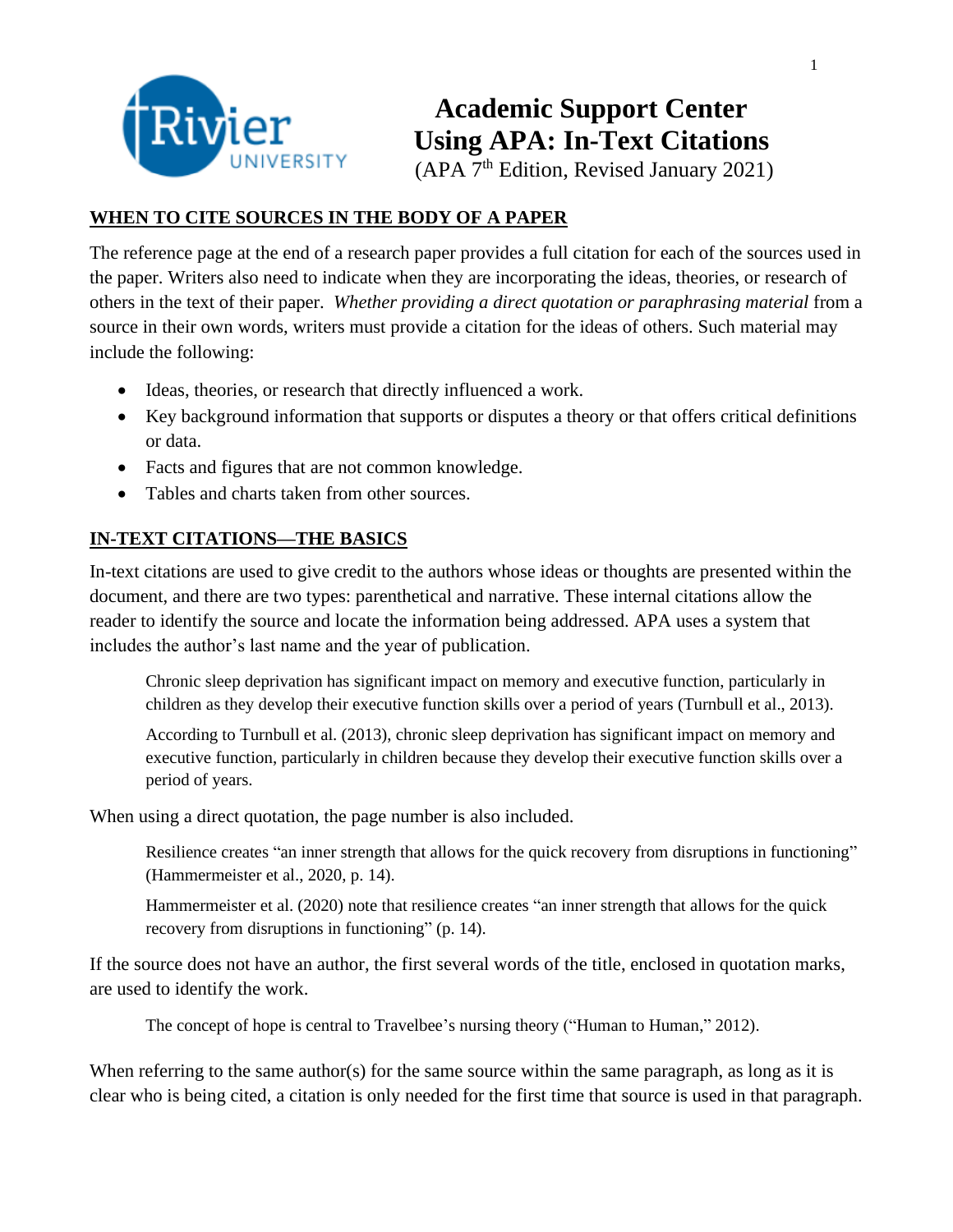### **INCORPORATING SOURCE MATERIAL**

### **Paraphrasing**

Paraphrasing is when someone else's ideas are rewritten and put into the writer's own words. Paraphrasing still required giving the original author(s) credit for that information or idea. *Changing only a few words is still considered plagiarism, even with a citation.* 

#### **Original Passage:**

"Signed into law in January 2002 by President George W. Bush, the No Child Left Behind (NCLB) Act signaled the nation's most sweeping education reform of federal education policy in decades" (Smith, 2008, p. 212).

#### **Unacceptable Paraphrasing:**

Enacted into law in 2002 by President Bush, the No Child Left Behind Act signaled the most sweeping education reform of U.S. educational policy in decades.

### **Acceptable Paraphrasing:**

According to Smith (2008), the No Child Left Behind Act (NCLB) provided the most all-encompassing reform in U.S. education in almost half a century.

The No Child Left Behind Act (NCLB) provided the most all-encompassing reform in U.S. education in almost half a century (Smith, 2008).

Citations of paraphrases must include the name of the author and the year of publication of the original source. Some professors, however, require page numbers for all paraphrases—be sure to check!

Vuckovic et al. (2013) found that college is a major transition period for most people . . .

The Nashua Soup Kitchen & Shelter website (2020) describes its programs . . .

The increasing use of mobile applications to access healthcare data provides particular challenges regarding privacy and security (Tovino, 2020).

#### **Direct Quotations**

When an author is quoted directly, the *exact* words need to be provided. Include the exact spelling and interior punctuation of the borrowed words.

According to Fischer (2019), storytelling is useful in nursing education because it can "transform an ordinary moment of informational communication into an extraordinary shared experience" (p. 311).

### **There are only two exceptions to this rule.**

1. To omit material, use ellipses (. . .) to indicate words have been omitted material from the **middle** of a quoted section. Do **NOT** use ellipses at the beginning or the end of a direct quote.

According to Fischer (2019), storytelling is useful in nursing education because it can "transform an ordinary moment . . . into an extraordinary shared experience" (p. 311).

2. Additional words or explanations may be added to clarify the meaning of the direct quote. Use **brackets** to enclose these additional words.

According to Fischer (2019), storytelling is useful in nursing education because it can "transform an ordinary moment of informational communication [in the classroom] into an extraordinary shared experience" (p. 311).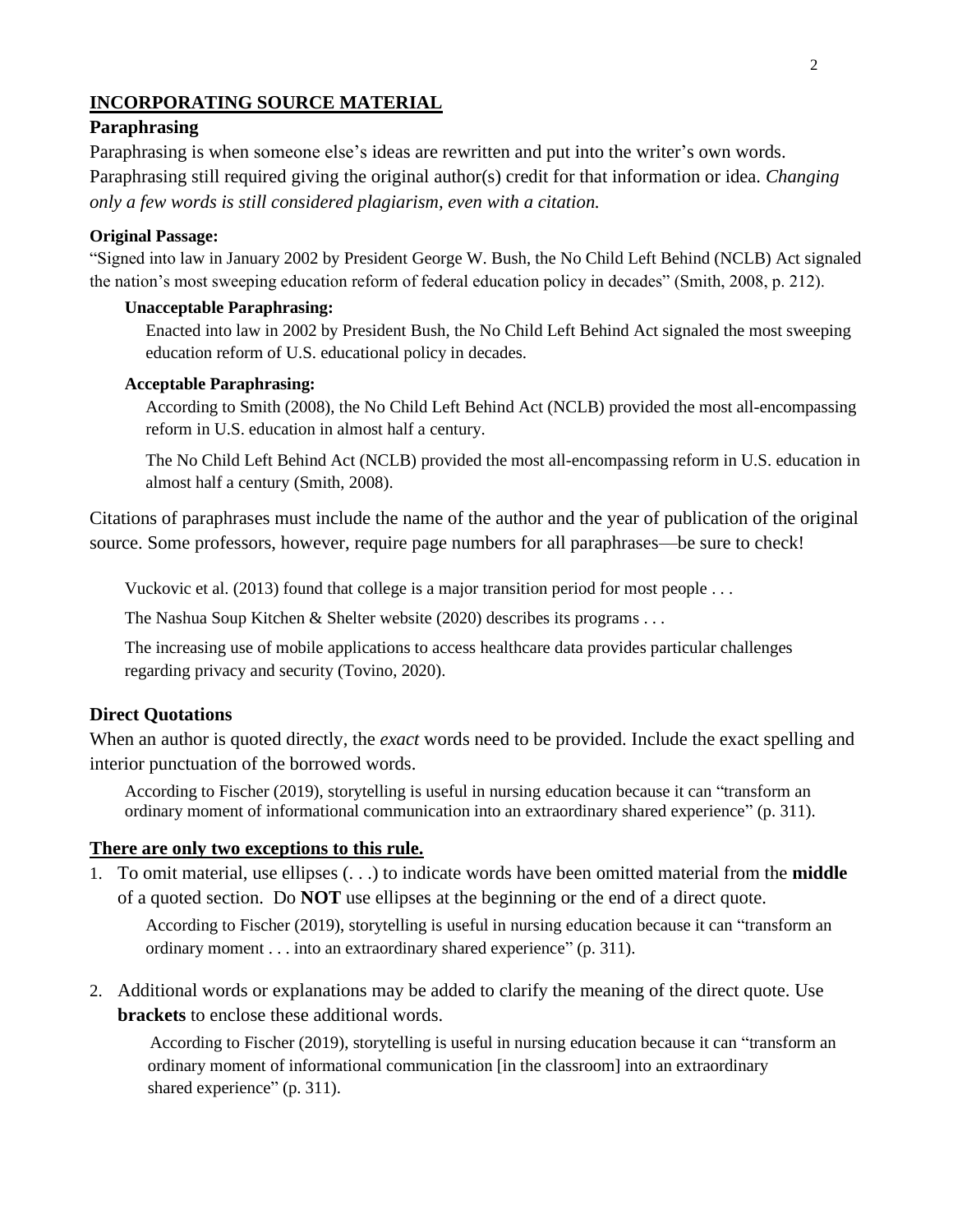**When citing a quotation from an electronic source with no page numbers** and the paragraphs are numbered, use the abbreviation **para,** followed by the paragraph number.

The Centers for Disease Control and Prevention report that combating childhood obesity may require "transforming the environments in which children operate" (2020, para. 1).

If the paragraphs are not numbered and the article is long, direct readers to a specific location by listing the heading under which the quotation appears and then note the number of the paragraph in that section by counting.

The study examined practices in community programs over a two-year period and included "130 communities and nearly 5,000 children" (Centers for Disease Control and Prevention, 2020, Results section, para. 3).

### **Block Quotations (use very sparingly!)**

Place quotations longer than 40 words in a free-standing block and omit quotation marks. Start the quotation on a new line, indented 1/2 inch from the left margin (in the same position as a new paragraph); maintain double-spacing throughout. The parenthetical citation comes **after** the closing punctuation mark in a block quotation.

Joly (2020) notes that effective public health programs include the following:

Balancing traditional classroom instruction with real-world examples, based on real needs and conversations, increases the stakes, allows students to directly apply new skills, and fosters a learning experience that more closely simulates practice. Yet this approach needs to be thoughtfully integrated in a manner that supports and benefits community partners and students alike. (p. 119)

### **MULTIPLE AUTHORS**

### **Two Authors:**

When a work has two authors, cite both last names **every time** the reference occurs in the text. Use the word "and" to connect the authors in narrative citations; use an ampersand in parenthetical references.

Reardon and Galindo (2009) argue that patterns of educational outcomes have not been ... According to one study (Reardon & Galindo, 2009), the patterns of educational outcomes ...

### **Three or More Author**s**:**

If the work has three or more authors, cite the last name of the first author followed by "et al." and the year.

Researchers have found…(Sampson et al., 2015). Sampson et al. (2015) concluded that . . .

### **No Author:**

If the source does not have an author, use an abbreviated version of the title enclosed in quotation marks. Note that all essential words in the in-text citation should be capitalized.

The organization offers a wide variety of programs for youth ages 7-18 ("Activity Programs," 2020).

### **Author with an Abbreviated Name:**

First citation: (Centers for Disease Control and Prevention [CDC], 2020).

Second citation: (CDC, 2020).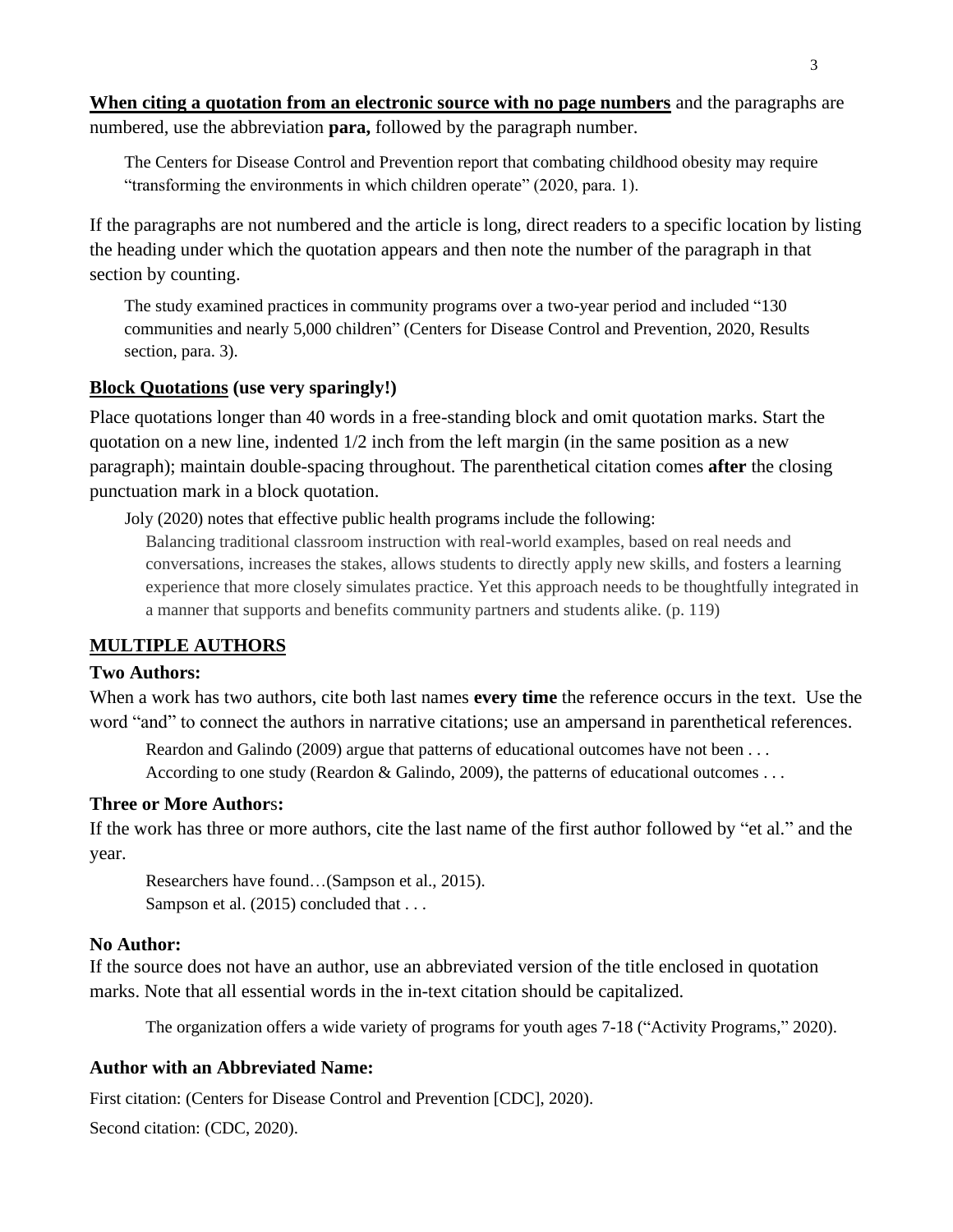#### **OTHER IMPORTANT INFORMATION**

**When referencing the same source more than once in the same paragraph,** the year of publication only needs to be included the first time the source is used in a **narrative** citation. It does need to be clear that the same source being referenced, and that can be done by using signal phrases. Note that the year needs to be included in all parenthetical citations.

Breaking the tradition of conventional nursing report presents many challenges. Griffin (2010) notes that bedside report requires a practice change that may raise issues with nurses related to time management and communication skills. Many nurses may need practice speaking in front of many people. Nurses also worry about potential privacy violations. Benefits to bedside report include "an opportunity to acknowledge and act on patient and family observations . . . (and to) incorporate their observations and desires into the plan of care" (Griffin, 2010, p. 352). Additionally, bedside report allows the patient to ask questions and be involved in his/her healthcare plan. Griffin further notes that bedside report provides an opportunity to educate patients and their families.

**When two or more works by different authors are used to support a point,** list the works in alphabetical order and separate them with semicolons.

Obstructive sleep apnea, although common, is often underdiagnosed and has far-reaching consequences that impact almost every aspect of a person's life (Carleton & Bailing, 2020; Cignarelli, 2019; Monnert, 2016).

When referring to multiple works by the same author with the same publication date, identify works by adding the suffixes a, b, c, and so forth after the year. These kinds of references are ordered alphabetically by title on the Reference page.

Several studies (Csikszentmihalyi, 2014a, 2014b, 2018; Gregory, 2016; Hamilton et al., 2019) found . . . Csikszentmihalyi (2014b) conducted an additional study to determine . . .

**When referring to an entire web site**, mentioning its content in general, provide the complete URL address in an in-text citation. If no specific material is used, then no reference page listing is needed.

This survey was modelled on the VIA Institute on Character questionnaire (https://www.viacharacter.org).

### **AN INDIRECT SOURCE**

When paraphrasing or quoting material cited within the text from another source, indicate the author of the original material in the body of the sentence and refer to the source where the material was found in the parenthetical citation. Use the phrase "as cited in" followed by the author's name and year of the text where the material was found.

Supporting data appears in a study by Wong (as cited in Marconi & Hamblen, 2010).

Seidenberg and McClelland concluded that "determining criteria for studying home movies of autistic children was difficult due to the differences in quality and dating of the available videotapes" (as cited in Coltheart, 2012, p. 45).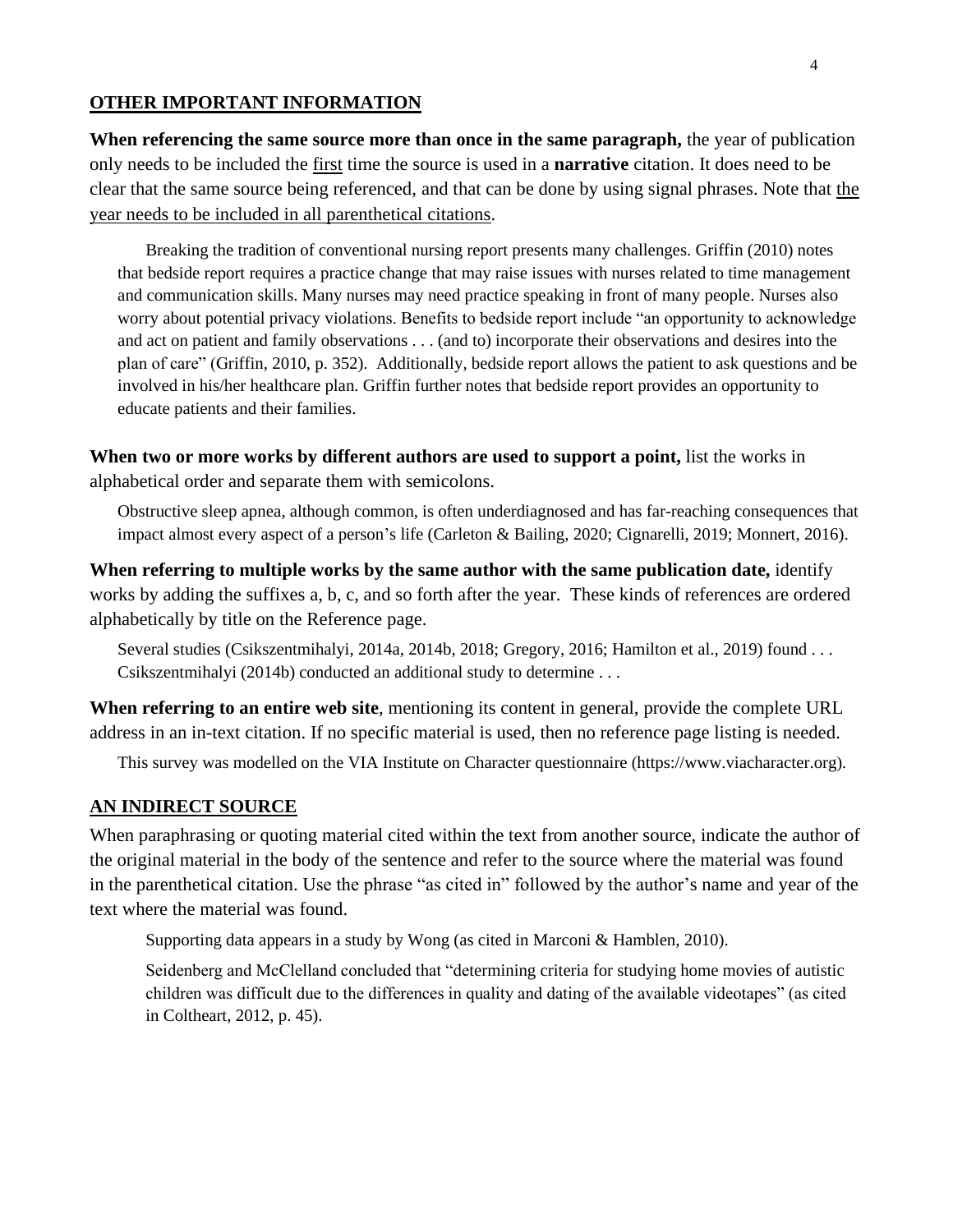#### **GROUP or CORPORATE AUTHORS**

If a source (most often a web-based source, a pamphlet, or promotional material) does not list any author's name, most likely there will be a group author. The name of this group is considered the author of this source. If the group name is long and cumbersome, and if the abbreviation is familiar or readily understandable, the name may be abbreviated in the second and subsequent citations in the paper. If the name is short or if the abbreviation would not be readily understandable, write out the name each time it occurs.

 *First text citation:*  In a recent report, the National Institute of Mental Health (NIMH, 2013) . . .  *Subsequent text citations:*  In the NIMH  $(2013)$  report...

**If several different pages of a central corporate web site are being referenced**, identify the group author in the sentence, then include the first two-three words of the title of the linked page being cited (followed by the page or paragraph number if using a direct quote).

According to a St. Joseph Hospital press release ("Pregnancy and Parenting," 2014) the focus of Our Place is "on the health and wellness of the family unit [of a pregnant teen], mothers, fathers and sometimes even grandparents and siblings" (para. 2).

FULL TITLE: "A Pregnancy and Parenting Program for Teens and Young Adults"

The mission of St. Joseph Hospital, as stated on their website, is "to provide compassionate care that contributes to the physical, emotional, and spiritual well-being of all in our community, as inspired by the healing ministry of Jesus" ("About Us," 2014, para. 1).

#### **PERSONAL COMMUNICATION—INTERVIEWS, CLASS NOTES**

Personal communication includes interviews, letters, e-mails, and class notes that are not posted on Canvas. The *first* time this type of source is used in the body of the paper, cite the communicator's name, identify who he or she is and the type of personal communication, and provide the date of the communication. This information does not need to be added again. (Personal communication is *not* listed on the reference page.)

Dr. Edward Dalton, head of the Elliot Breast Health Center team, believes that women deserve "prompt, definitive answers about their mammograms and biopsies" (personal communication, May 12, 2014).

Sociological imagination allows people to connect their personal troubles with larger social forces and understand them as public issues, not just private ones (M. Day, class notes, November 12, 2013).

If readers can access the material, such as online lecture notes, a Canvas page, or a PowerPoint presentation, then the material can be cited as a standard in-text citation, with the author's last name and the year enclosed in parentheses, with a Reference page entry for the citation.

#### **Quotes from Research Participants:**

Quoted material from research participants does not need an in-text or a reference page citation. Instead, simply word the sentence to make it clear that the quote is from a participant.